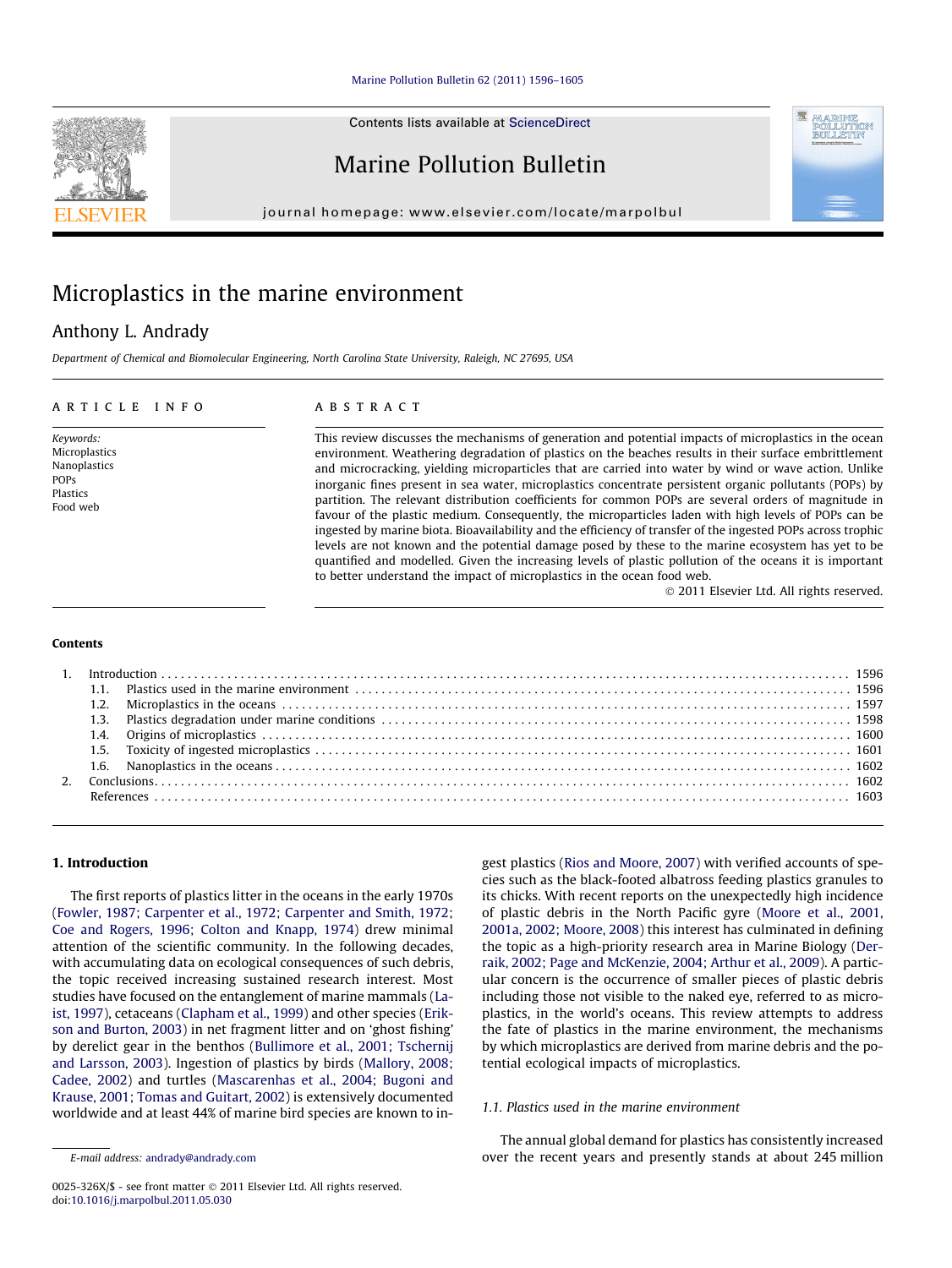tonnes. Being a versatile, light weight, strong and potentially transparent material, plastics are ideally suited for a variety of applications. Their low cost, excellent oxygen/moisture barrier properties, bio-inertness and light weight make them excellent packaging materials. Conventional materials such as glass, metal and paper are being replaced by cost effective plastic packaging of equivalent or superior design. Nearly a third of the plastic resin production is therefore converted into consumer packaging material that include disposable single-use items commonly encountered in beach debris ([Andrady, 2003](#page-7-0)). How much of the 75–80 million tonnes of packaging plastics used globally each year ends up in the oceans, has not been reliably estimated.

Several broad classes of plastics are used in packaging: Polyethyelene (PE), Polypropylene (PP), Polystyrene (PS), Poly(ethylene terephthalate) (PET); and Poly(vinyl chloride) (PVC). Their high-volume usage is reflected in their production figures given in Table 1 and consequently these in particular have high likelihood of ending up in the ocean environment. Extensive fishing, recreational and maritime uses of the ocean, as well as changing demographics favoring immigration to coastal regions, will increase the future influx of plastics waste into the oceans ([Ribic et al., 2010](#page-8-0)). Land-based sources including beach littler contributes about 80% of the plastic debris. The entire global fishing fleet now uses plastic gear ([Watson et al., 2006](#page-9-0)) and some gear is invariably lost or even discarded carelessly at sea during use. Polyolefins (PE and PP), as well as nylons are primarily used in fishing gear applications ([Timmers et al., 2005; Klust, 1982\)](#page-9-0). About 18% of the marine plastic debris found in the ocean environment is attributed to the fishing industry. Aquaculture can also be a significant contributor of plastics debris in the oceans ([Hinojosa](#page-8-0) [and Thiel, 2009\)](#page-8-0). The rest is derived largely from land-based sources including beach litter. Virgin resin pellets, a common component of debris, enter the oceans routinely via incidental losses during ocean transport or through run-off from processing facilities [\(Gregory, 1996; Doyle et al., 2011; Ogata et al., 2009\)](#page-8-0).

Quantifying floating plastic debris (generally using surfacewater collection of debris with neuston nets) seriously underestimates the amounts of plastics in the ocean as those in the sediment and mid-water are excluded by the technique. The visibility of debris as flotsam requires plastics to be positively buoyant in sea water (specific gravity of sea water is  ${\sim}1.025$ ). However, as seen from Table 1 only a few of the plastics typically used in the marine environment has a specific gravity lower than that of seawater. (The specific gravities given are for the virgin resins; plastics in products are often mixed with fillers and other additives that may alter their specific gravity.) Denser varieties of plastics such as nylons tend to submerge in the water column and even reach the coastal sediment.

#### 1.2. Microplastics in the oceans

A recent significant finding is that minute fragments of plastic debris, termed microplastics, occur in oceans worldwide ([Barnes et al., 2009](#page-7-0)) including even in Antarctica ([Zarfl and](#page-9-0) [Matthies, 2010](#page-9-0)). Microplastics, a form of man-made litter, have been accumulating in the oceans for at least over the last four decades [\(Thompson et al., 2004, 2005\)](#page-9-0). Sampled from surface waters or from beach sand this fraction of litter includes virgin resin pellets, compounded masterbatch pellets and smaller fragments of plastics derived from the larger plastic debris [\(Moore,](#page-8-0) [2008](#page-8-0)).

The term 'microplastcs' and 'microlitter' has been defined differently by various researchers. [Gregory and Andrady \(2003\)](#page-8-0) defined microlitter as the barely visible particles that pass through a 500  $\mu$ m sieve but retained by a 67  $\mu$ m sieve ( $\sim$ 0.06–0.5 mm in diameter) while particles larger than this were called mesolitter. Others ([Fendall and Sewell, 2009; Betts, 2008; Moore, 2008\)](#page-7-0), including a recent workshop on the topic [\(Arthur et al., 2009\)](#page-7-0) defined the microparticles as being in the size range <5 mm (recognising 333 lm as a practical lower limit when neuston nets are used for sampling.) Particles of plastics that have dimensions ranging from a few  $\mu$ m to 500  $\mu$ m (5 mm) are commonly present in sea water [\(Ng and Obbard, 2006; Barnes et al., 2009](#page-8-0)). For clarity, this size range alone is referred to as 'microplastics' here; the larger particles such as virgin resin pellets are referred to as 'mesoplastics' after [Gregory and Andrady \(2003\)](#page-8-0). Persistent organic pollutants (POPs) that occur universally in sea water at very low concentrations are picked up by meso-/microplastics via partitioning. It is the hydrophobicity of POPs that facilitate their concentration in the meso-/microplastic litter at a level that is several orders of magnitude higher than that in sea water. These contaminated plastics when ingested by marine species presents a credible route by which the POPs can enter the marine food web. The extent of bioavailability of POPs dissolved in the microplastics to the biota ([Moore, 2008\)](#page-8-0) and their potential bio-magnification in the food web [\(Teuten et al., 2007\)](#page-9-0) has not been studied in detail.

Unlike larger fragments microplastics are not readily visible to the naked eye; even resin-pellets (mesoplastics) mixed with sand are not easily discernible. Net sampling does not of course collect the smaller microplastics and no acceptable standard procedure is presently available for their enumeration in water or sand. The following is only a suggested procedure derived from published reports as well as personal experience of the author.

Water samples are filtered through a coarse filter to remove mesolitter. Sediment or sand samples are slurried in saline water to allow microplastics to float to the surface. A mineral salt may be dissolved in the collected sea water or slurry sample to increase the water density sufficiently to float plastic fragments. Samples of surface water with floating microparticles are carefully removed for study. Concentrating samples of sea water samples by evaporation can also concentrate the microplastic litter at the surface. Microplastics in surface water samples can be visualised under a microscope using a lipophilic dye (such as Nile Red) to stain them ([Andrady, 2010\)](#page-7-0). The water samples will also contain microbiota such as plankton of the same size range but these will not be

Table 1

Classes of plastics that are commonly encountered in the marine environment.

| <b>Plastic Class</b>      |            | Specific Gravity | Percentage production <sup>#</sup> | Products and typical origin                                     |
|---------------------------|------------|------------------|------------------------------------|-----------------------------------------------------------------|
| Low-density polyethylene  | LDPE LLDPE | $0.91 - 0.93$    | 21%                                | Plastic bags, six-pack rings, bottles, netting, drinking straws |
| High-density polyethylene | HDPE       | 0.94             | 17%                                | Milk and juice jugs                                             |
| Polypropylene             | PP         | $0.85 - 0.83$    | 24%                                | Rope, bottle caps, netting                                      |
| Polystyrene               | PS         | 1.05             | 6%                                 | Plastic utensils, food containers                               |
| Foamed Polystyrene        |            |                  |                                    | Floats, bait boxes, foam cups                                   |
| Nylon                     | <b>PA</b>  |                  | $<3\%$                             | Netting and traps                                               |
| Thermoplastic Polyester   | <b>PET</b> | 1.37             | 7%                                 | Plastic beverage bottles                                        |
| Poly(vinyl chloride)      | <b>PVC</b> | 1.38             | 19%                                | Plastic film, bottles, cups                                     |
| Cellulose Acetate         | CA         |                  |                                    | Cigarette filters                                               |
|                           |            |                  |                                    |                                                                 |

# Fraction of the global plastics production in 2007 after [\(Brien, 2007\)](#page-7-0).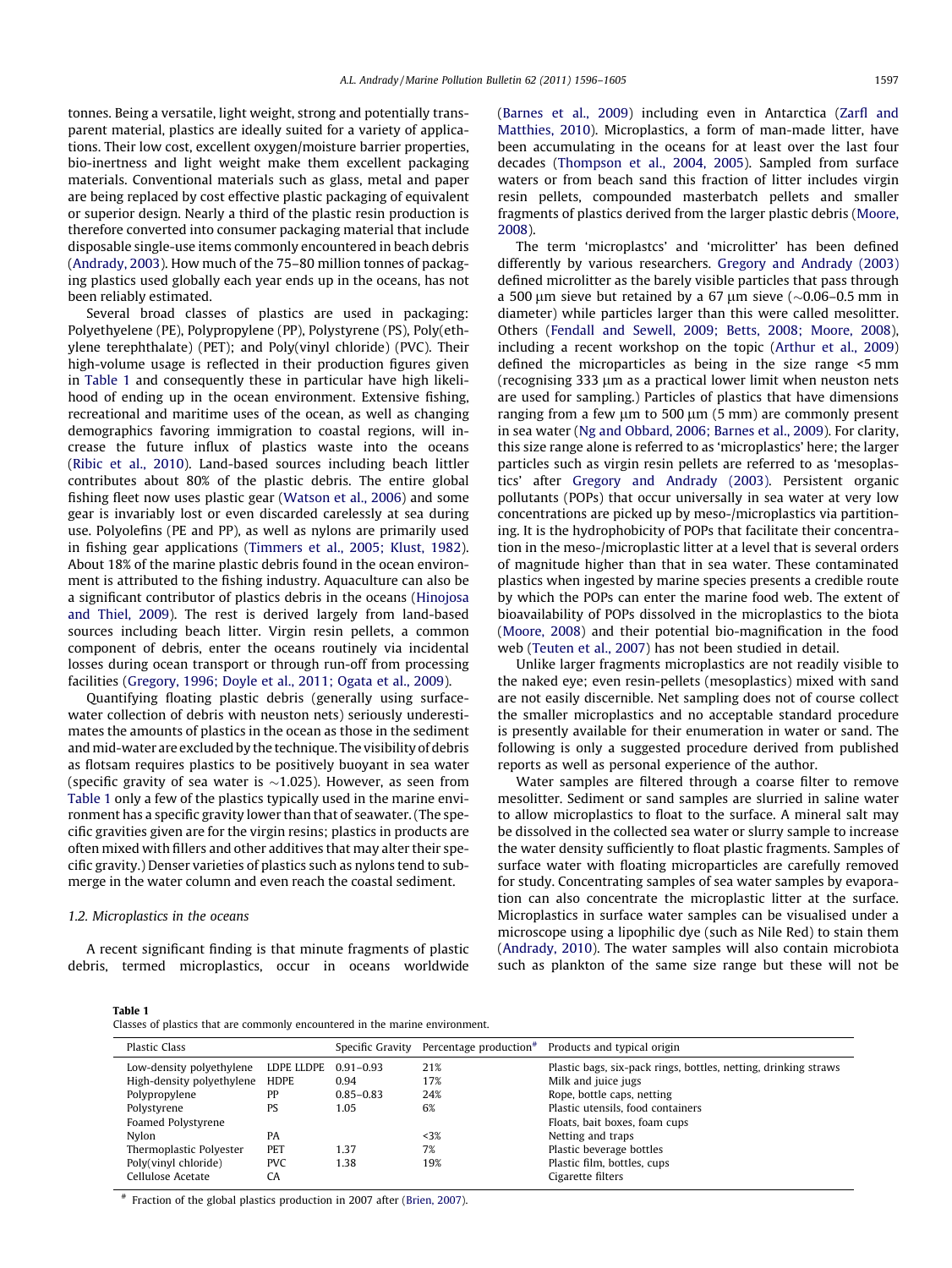<span id="page-2-0"></span>stained by lipophilic dyes. Digestion of the sample with hot dilute mineral acid can be used to remove the biomass impurities as the treatment will not have any impact on the microplastics fraction. Microplastics suspensions might be identified using optical microscopy, electron microscopy, Raman spectroscopy and FTIR spectroscopy. The Fig. 1 below shows a schematic of this suggested sampling approach designed to isolate microplastics.

As a prelude to discussing the mechanisms responsible for generation of microplastics, understanding the light-induced degradation and biodegradation of plastics in the marine environment is important.

### 1.3. Plastics degradation under marine conditions

Degradation is a chemical change that drastically reduces the average molecular weight of the polymer. Since the mechanical integrity of plastics invariably depends on their high average molecular-weight, any significant extent of degradation inevitably weakens the material. Extensively degraded plastics become brittle enough to fall apart into powdery fragments on handling. Even these fragments, often not visible to the naked eye, can undergo further degradation (generally via microbial-mediated biodegradation) with the carbon in polymer being converted into  $CO<sub>2</sub>$ (and incorporated into marine biomass). When this process goes onto completion and all the organic carbon in the polymer is converted, it is referred to as complete mineralisation ([Andrady,](#page-7-0) [1994, 1998; Eubeler et al., 2009](#page-7-0)).

Degradation is generally classified according to the agency causing it.

- (a) Biodegradation action of living organisms usually microbes.
- (b) Photodegradation action of light (usually sunlight in outdoor exposure).
- (c) Thermooxidative degradation slow oxidative breakdown at moderate temperatures.
- (d) Thermal degradation $*$  action of high temperatures.
- (e) Hydrolysis reaction with water.
- ⁄ Not an environmental degradation mechanism.

With common polymers such as LDPE, HDPE, PP and nylons exposed to the marine environment it is primarily the UV-B



Fig. 1. Proposed scheme for isolation of plastics from samples of water or sand.



Fig. 2. (Left): Change in percent original tensile extensibility of polypropylene tape exposed in air and floating in sea water in Biscayne Bay, FL. (Right): The floating rig used to expose plastics to surface water environment (Miami Beach, FL).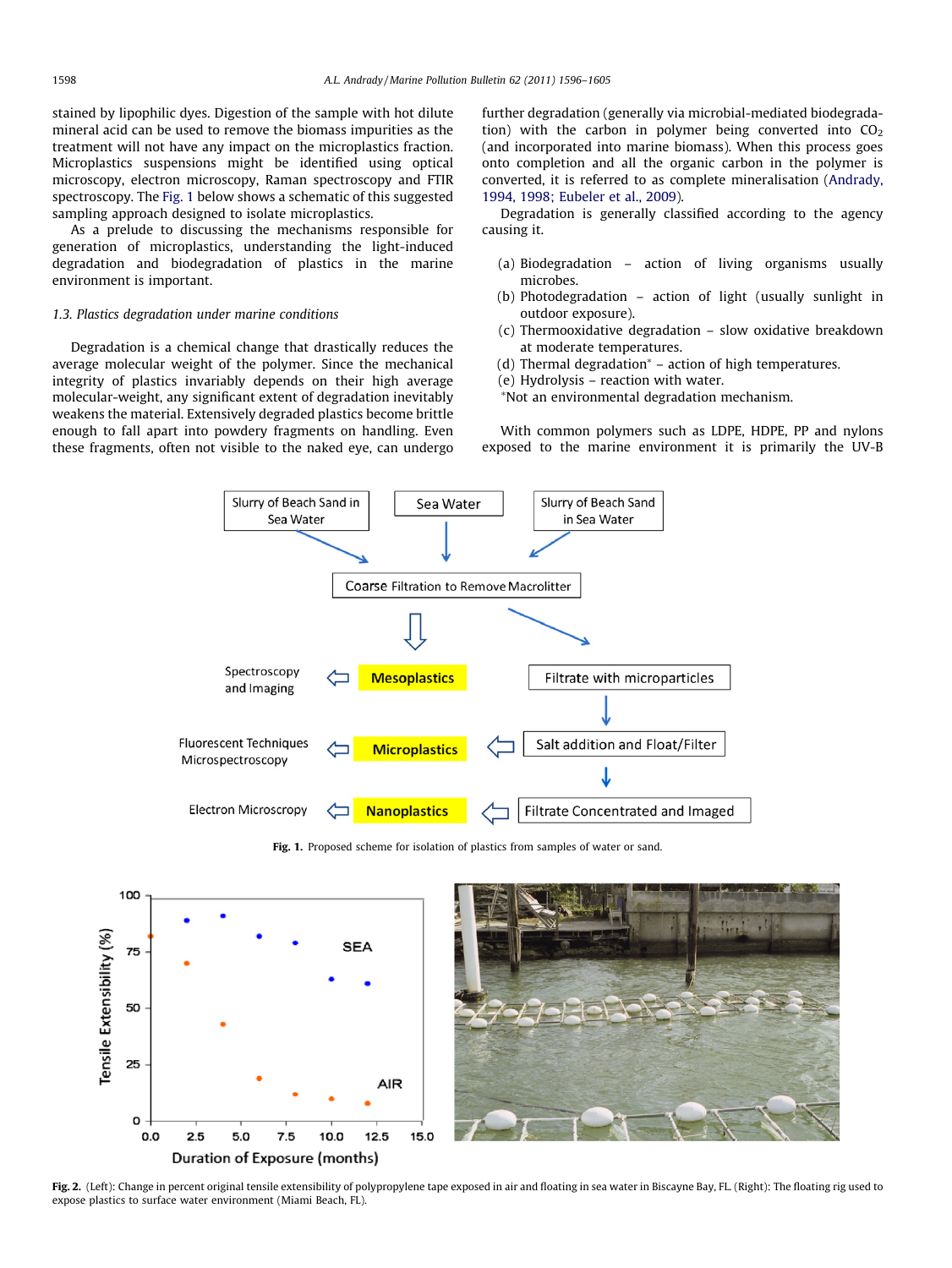radiation in sunlight that initiates photo-oxidative degradation. Once initiated, the degradation can also proceed thermooxidatively for some time without the need for further exposure to UV radiation. The autocatalytic degradation reaction sequence can progress as long as oxygen is available to the system. On degradation the molecular weight of the polymer is decreased and oxygen-rich functional groups are generated in the polymer. Other types of degradation processes are orders of magnitude slower compared to light-induced oxidation. Hydrolysis is usually not a significant mechanism in seawater. While all biomaterials, including plastics, will invariably biodegrade in the marine environment, the rate of this process, even in the benthic sediment, is several orders of magnitude slower compared to light-induced oxidative degradation of plastics.

Degradation initiated by solar UV radiation is a very efficient mechanism in plastics exposed in air or lying on a beach surface. But when the same plastic material is exposed to sunlight at the same location but while floating in seawater, degradation is severely retarded. [Andrady and Pegram \(1990, 1989a,b\)](#page-7-0) and [Andrady et al. \(1993\)](#page-7-0) compared the loss of mechanical integrity of several common packaging and gear-related plastics exposed while floating in sea water with those exposed in air at the same sites (in Biscayne Bay, FL and Pugeot Sound, WA.) The dramatic reduction in the degradation rate obtained is illustrated in [Fig. 2](#page-2-0) (left) with the data for polypropylene tape. Tensile extensibility (%) was used as the measure of degradation in the study and near-embrittlement was the end-point of interest as degradation to this extent precluded entanglement of marine mammals on the debris. Other varieties of plastics exposed on beach or in water also undergo similar degradation. For instance, the degradation of fishing gear by sunlight has been studied by [Al-Oufi et al. \(2004\)](#page-7-0) and [Meenakumari and Radhalakshmi \(1995, 1988\)](#page-8-0). The weathering of specific gear-related plastics such as polyethylene netting ([Meenakumari and Ravindran, 1985a,b](#page-8-0)), nylon monofilament exposed in air at marine sites [\(Meenakumari and Radhalakshmi,](#page-8-0) [1988; Thomas and Hridayanathana, 2006\)](#page-8-0) and twine ([Meenakumari](#page-8-0) [and Ravindran, 1985a,b, 1988](#page-8-0)) has been reported.

The retardation of degradation in plastics exposed to the elements while floating in sea water is primarily the result of the relatively lower temperatures and the lower oxygen concentration in water environments. Unlike samples exposed in air, the sample temperatures are maintained at the lower water temperature, retarding the reaction. The discrepancy in the degradation rates (between air and floating exposures) is further exacerbated by fouling effects. Floating plastics will readily develop extensive surface fouling, rapidly covering the debris surface first with a biofilm followed by an algal mat and then a colony of invertebrates ([Muth](#page-8-0)[ukumar et al., 2011\)](#page-8-0). Initial rate of biofouling depends on the surface energy S of the plastic; materials with S between 5 and 25 mN/ m are minimally fouled ([Kerr and Cowling, 2003](#page-8-0)). The succession of epibionts that develop on the surface colony was reported for exposures in Biscayne Bay, FL [\(Andrady and Song, 1991\)](#page-7-0); the sequence was bacteria  $\rightarrow$  diatoms  $\rightarrow$  hydroids  $\rightarrow$  ectocarpales  $\rightarrow$  barnacles  $\rightarrow$  bryozoans. The sequence as well as the kinetics of fouling, however, strongly depend on water conditions as well as the season of exposure. The plastic debris gets encrusted with foulants, increasing in density as fouling progresses. Once the density exceeds that of sea water it can sink well below the water surface ([Costerton and Cheng, 1987; Andrady and Song, 1991;](#page-7-0) [Railkin, 2003](#page-7-0)). Subsequent de-fouling in the water column due to foraging of foulants by other organisms or other mechanisms, can decrease its density causing the debris to return back to the surface. A slow cyclic 'bobbing' motion of floating plastic debris attributed to this cyclic change in density on submersion below a certain depth of water, was proposed by [Andrady and Song](#page-7-0) [\(1991\)](#page-7-0) and later confirmed [\(Stevens and Gregory, 1996; Stevens,](#page-8-0) [1992\)](#page-8-0). Fouled debris may increase in density enough to ultimately reach benthic regions; plastics do occur commonly in the benthos ([Stefatos and Charalampakis, 1999; Katsanevakis et al., 2007;](#page-8-0) [Backhurst and Cole, 2000\)](#page-8-0).

Even an extensively weathered, embrittled plastic material (that falls apart on handling) still has an average molecular weight in the tens of thousands g/mol. The logarithmic plot of the tensile extensibility (%) versus the number-average molecular weight for LDPE that had undergone weathering shown in Fig. 3 illustrates this. Even for the data points at the very left of the plot (corresponding to extensively degraded or embrittled plastic) the values of  $M_n \sim 10^3$ –10<sup>4</sup> g/mol. Even at these lower molecular weights plastics do not undergo ready biodegradation. Ready microbial biodegradability has been observed in oligomers of about  $M_{\rm n}$   $\sim$  500 g/mol polyethylenes. Reduction in particle size by light-induced oxidation does is no guarantee of subsequent biodegradability of the meso- or microplastic fragments.

High molecular weight plastics used in common applications do not biodegrade at an appreciable rate as microbial species that can metabololize polymers are rare in nature. This is particularly true of the marine environment, with the exception of biopolymers such as cellulose and chitin. Recent work, however, has identified several strains of microbes capable of biodegrading polyethylene ([Sivan, 2011](#page-8-0)) and PVC ([Shah et al., 2008\)](#page-8-0). In concentrated liquid culture in the laboratory, Actinomycetes Rhodococcus ruber (strain C208) resulted in a reduction of ca. 8% in the dry weight of the polyolefin within 30 days of incubation [\(Gilan et al., 2004\)](#page-8-0). Laccases secreted by the species reduced the average molecular weight of polymer as demonstrated by GPC indicating degradation via scission of main chains. However, this process does not occur in soil or marine environments as the candidate microbes are not available in high enough native concentration and competing easily-assimilable nutrient sources are always present.

There is virtually no data on kinetics of mineralisation of plastics in the marine environment. However, biopolymers such as chitins ([Poulicek and Jeuniaux, 1991; Seki and Taga, 1963\)](#page-8-0), chitosan ([Andrady et al., 1992](#page-7-0)), and a few synthetic polymers such as aliphatic polyesters do biodegrade rapidly at sea ([Mayer and](#page-8-0) [Kaplan, 1996; Doi et al., 1992; Leathers et al., 2004\)](#page-8-0). Starch-filled polyolefins ([Gonsalves and Patel, 2003](#page-8-0); [Breslin and Boen, 1993\)](#page-7-0) are sometimes erroneously referred to as 'biodegradable', but only the starch fraction undergoes ready mineralisation in the marine environment. Ideally, the polymer material disposed in the environment should biodegrade completely releasing the carbon into the carbon cycle. Mineralisation is the complete conversion of carbon that constitutes the plastics into  $CO<sub>2</sub>$ , water and biomass.



Fig. 3. Two sets of data showing the relationship between number-average molecular weight and the percent retention of extensibility of degraded polyethylene. The upper set is for data is for high-density polyethylene oxidised in oxygen at 100 C ([Klemchuk and Horng, 1984](#page-8-0)). Upper set is for poly(ethylene-co-carbon monoxide (1%)) exposed outdoors at ambient temperature in air [\(Andrady et al.,](#page-7-0) [1993\)](#page-7-0).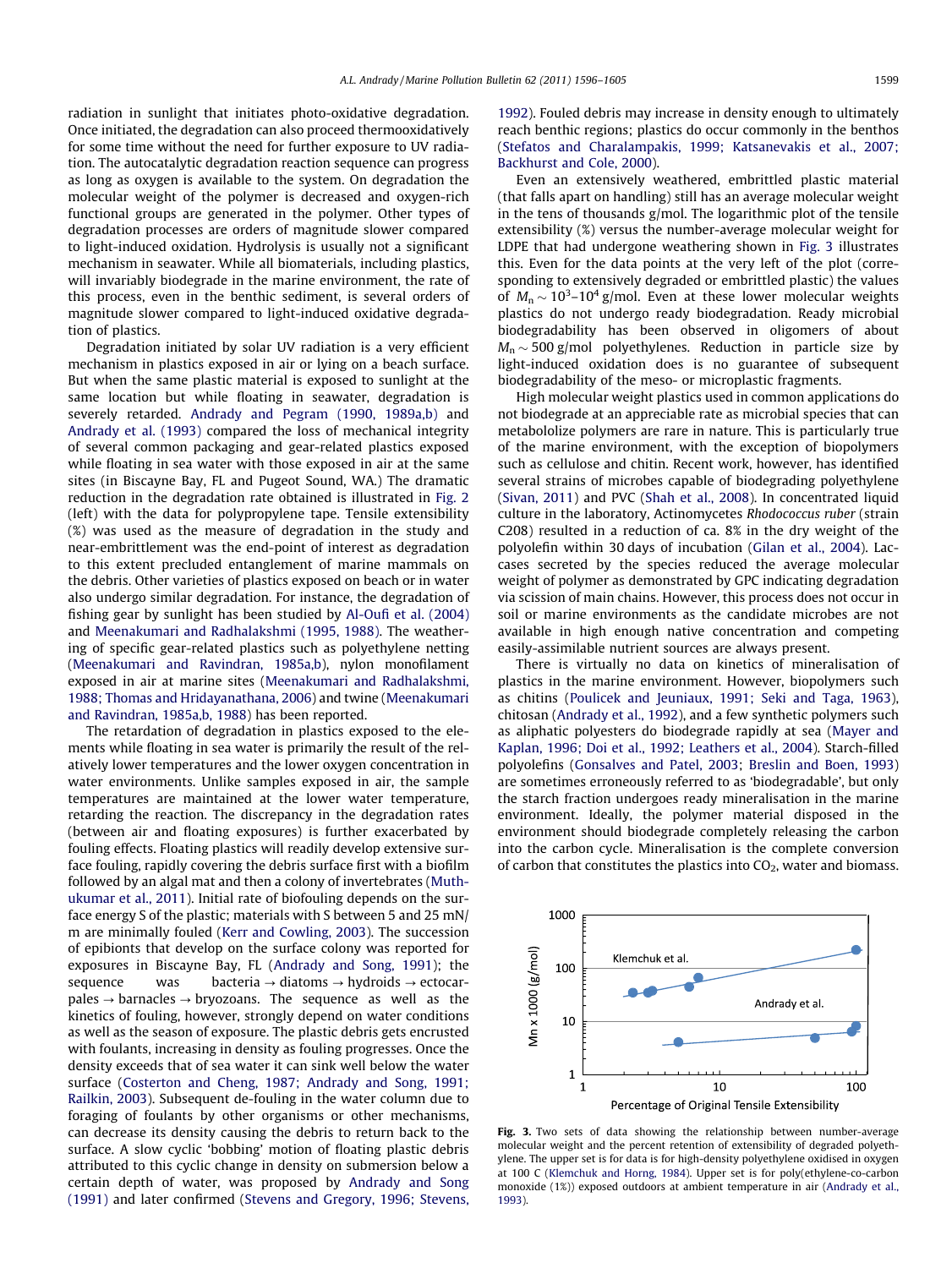For a polymer such as a nylon that contains C, H, O, N the chemical conversions is as follows:

$$
\begin{aligned} C_aH_bO_cN_d & +\bigg(2a+\frac{3d-b}{2}-c\bigg)O \\ & = aCO_2\frac{3d-b}{2}H_2O+dNH_3 \quad for \quad (3d>b) \end{aligned}
$$

$$
C_aH_bO_cN_d + \left(2a + \frac{b - 3d}{2} - c\right)0
$$
  
=  $aCO_2\frac{b - 3d}{2}H_2O + dNH_3$  for  $(3d > b)$ 

The rate of carbon conversion under simulated marine exposure is measured in the laboratory using respirometry ([Eubeler et al.,](#page-7-0) [2009; Shah et al., 2008; Allen and Mayer, 1994\)](#page-7-0). Finely-divided polymer is incubated in a biotic medium such as coastal marine sediment and the carbon dioxide gas evolved during biodegradation is quantified. To accelerate mineralisation, the medium is typically enriched with urea (N)/ Phosphates (P), and seeded with an active microbial culture. The carbon dioxide is estimated titrimetrically and the percent conversion of carbon from polymer to gas-phase is calculated. This forms the basis of the Sturm test widely used with organic compounds. Assessment of Biodegradation of polymers was reviewed ([Andrady, 1994; Eubeler et al., 2009; Shah et al., 2008\)](#page-7-0).

Even under optimum laboratory conditions, in soil seeded with activated sewage sludge consortia, the rate of  $CO<sub>2</sub>$  evolution from biodegradation of polyolefins is so slow that 14C-labelled polymer was used to monitor the process ([Albertsson, 1978; Albertsson](#page-7-0) [and Karlsson, 1988](#page-7-0)). Recent data show <1.2% carbon conversion over a 3-month period ([Abrusci et al., 2011](#page-7-0)) in agreement with previous rate determinations. Pre-oxidised (extensively degraded) polymers will biodegrade at a faster rate. Rates of 0.2% and 5.7% carbon conversion per 10 years for low-density polyethylene [LDPE] without and with pre-photodegradation were reported, respectively. Guillet et al. reported biodegradation of pre-photooxidized polystyrene in soil with growing plants to proceed at a rate of  $\sim$ 5% over 6 months ([Guillet et al., 1988](#page-8-0)). However, these results are likely to be overestimates as the lower molecular-weight polymer fraction and hydrophilic oxygenated degradation products from extensive pre-degradation [\(Andrady and Pegram, 1993\)](#page-7-0) are likely to initially biodegrade rapidly. In any event the finding is of little practical consequence. Embrittlement in beach weathering increases the specific surface area of the plastics by several orders of magnitude and this might be expected to increase its rate of biodegradation [\(Kawai et al., 2004](#page-8-0)). But, this small increase in the rate of an already very slow process to effect its complete mineralisation in a reasonable timescale of a few years. The laboratory results are generally consistent with the findings from field exposures; HDPE, LDPE and PP coupons immersed in Bay of Bengal (India) observed over a 6-month periods in a recent study. Maximum weight loss was in LDPE (1.5–2.5%), followed by that in HDPE (0.5–0.8%) and PP (0.5–0.6%) [\(Sudhakar and Doble, 2008](#page-8-0)).

#### 1.4. Origins of microplastics

How are microplastics in the oceans generated? The origins of the microplastics might be attributed to two main sources: (a) direct introduction with runoff and (b) weathering breakdown of meso- and macroplastics debris. Some microplastics, especially the manufactured micro- and nanoparticles of plastics used in consumer products [\(Maynard, 2006\)](#page-8-0), are introduced directly into the oceans via runoff. These include the micron-sized plastic particles are typically used as exfoliants in cosmetic formulations ([Gregory, 1996; Fendall and Sewell, 2009\)](#page-8-0), those generated in ship-breaking industry ([Reddy and Shaik, 2006](#page-8-0)) and industrial abrasives in synthetic 'sandblasting' media (beads of acrylic plastics and polyester). These can easily reach the oceans via runoff.

The likely mechanism for generation of a majority of microplastics, however, is the in situ weathering of mesoplastics and larger fragments of plastic litter in the beach environment ([Gregory and](#page-8-0) [Andrady, 2003\)](#page-8-0). Plastic litter occurs on beaches, surface water and deep water environments but as already pointed out the rates of weathering in these three sites will be very different. Unlike those floating in water, plastics litter lying on beaches is subjected to very high temperatures. Given the relatively low specific heat of sand (664 J/kg-C), sandy beach surfaces and the plastic litter on it can heat up to temperatures of  $\sim$ 40 °C in Summer. Where the plastic debris is pigmented dark, the heat build-up due to solar infrared absorption can raise its temperature even higher ([Shaw and](#page-8-0) [Day, 1994\)](#page-8-0).The light-initiated oxidative degradation is accelerated at higher temperatures by a factor depending on the activation energy  $E_a$  of the process. Where the  $E_a \sim 50$  kJ/mole for instance, the rate of degradation doubles when the temperature rises by only  $10^{\circ}$ C.

Especially with opaque plastics, nearly all the initial oxidative breakdown occurs at the surface layers. This localised degradation is because of the high extinction coefficient of UV-B radiation in plastics, the diffusion-controlled nature of oxidation reaction ([Cunliffe and Davis, 1982](#page-7-0)) and the presence of fillers that impede oxygen diffusion in the material. Degradation occurs faster in virgin pellets that contain no UV stabilizers compared to that in plastics products. Net result of this mode of oxidative degradation is a weak, brittle surface layer that develops numerous microcracks and pits as shown in the micrographs in Fig. 4 ([Qayyum and White,](#page-8-0) [1993; Blaga and Yamasaki, 1976; Blaga, 1980](#page-8-0)). This degraded fragile surface is susceptible to fracture by stress induced by humidity or temperature changes as well abrasion against sand [\(George, 1995\)](#page-8-0). Microparticles of plastics are derived from this brittle surface layer. Surface microcracking is commonly observed in UV-exposed plastics including HDPE [\(Akay et al., 1980](#page-7-0)), LDPE ([Küpper et al., 2004;](#page-8-0) [Tavares et al., 2003](#page-8-0)), polycarbonate [\(Blaga and Yamasaki, 1976\)](#page-7-0) and polypropylene ([Qayyum and White, 1993; Yakimets et al.,](#page-8-0)



Fig. 4. Right: PP exposed to a 600 watt xenon source for 6 weeks [\(Yakimets et al. 2004\)](#page-9-0); Middle: PP exposed for 1 week under desert exposure conditions [\(Qayyum and White,](#page-8-0) [1993\)](#page-8-0); Left: LDPE weathered in a weatherometer for 800h [\(Küpper, et al., 2004\)](#page-8-0).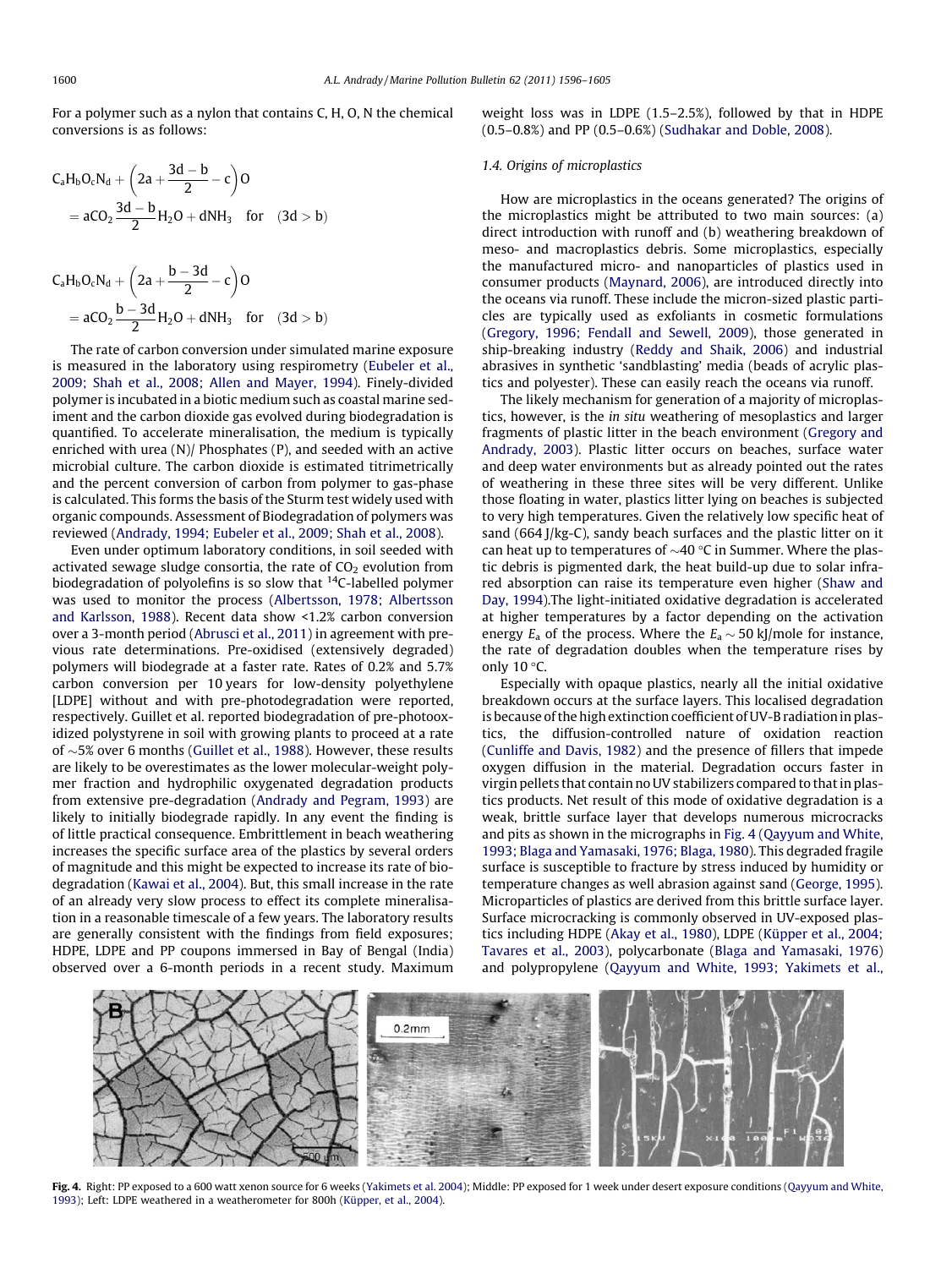[2004](#page-8-0)). Consistent with these findings, extensive microcracking and pitting is reported on mesoplastic debris collected from beaches as well [\(Cooper and Corcoran, 2010; Gregory, 1983; Ogata et al.,](#page-7-0) [2009](#page-7-0)). Polypropylene rope sample that had weathered on a pier for several years (provided courtesy of Capt. Charles Moore, Algalita Marine Foundation) when extracted with distiled water yielded large amounts of plastic microplastics that were visualised by staining with Nile Red [\(Andrady, 2010](#page-7-0)).

The same degradation does not occur in plastics exposed while floating in water. As pointed out already, the low water temperature and foulant effects retard the process dramatically. Plastics that are directly discarded into the water (from vessels) or litter washed into the water prior to any significant weathering degradation are also unlikely to yield microplastics via this mechanism. The same is true of plastics debris that sink in the water column. The lack of UV-B (rapidly attenuated in sea water) to initiate the process, the low temperatures and the lower oxygen concentration relative to that in air, makes extensive degradation far less likely than for the floating plastics debris. Thus the most likely site for generation of microplastics in the marine environment is the beach.

Recognition that microparticles (and therefore also nanoplastics) are most likely generated on beaches underlines the importance of beach cleaning as an effective mitigation strategy. The removal of larger pieces of plastic debris from beaches before these are weathered enough to be surface embrittled can have considerable value in reducing the microplastics that end up in the ocean. Beach cleanup therefore can have an ecological benefit far beyond the aesthetic improvements of the beaches, and by reducing microplastics, contributes towards the health of the marine food web.

#### 1.5. Toxicity of ingested microplastics

Sea water already contains numerous natural micro- and nanoparticles ( ${\sim}10^6\text{--}10^7$  particles per ml or 10–500  $\mu$ g/l) most of them <100 nm in size ([Rosse and Loizeau, 2003](#page-8-0)). Filter feeders in the ocean ranging from the nano-zooplanktons to Balleen Whales, routinely interact with these without any apparent ill effect. As no enzymatic pathways available to break down the synthetic polymers in any of these organisms, ingested of microplastics are also never digested or absorbed and should therefore be bio-inert. Ingestion of microplastics by microbiota, however, presents a very different problem. The concern is their potential for delivery of concentrated POPS, mainly those picked up from sea water, to the organisms ([Bowmer and Kershaw, 2010](#page-7-0)). It is this dissolved POPs that yield the toxic outcomes.

Any toxicity associated with plastics in general, including mesoor microplastics, can be attributed to one or more of the following factors:

- (a) Residual monomers from manufacture present in the plastic or toxic additives used in compounding of plastic may leach out of the ingested plastic. {An example of residual monomer is illustrated by the recent issue on residual bis-phenol A (BPA) in polycarbonates products ([Vandenberg et al.,](#page-9-0) [2007](#page-9-0)). The potential toxicity of phthalate plasticizers used in PVC has been widely discussed in the literature [\(Latini](#page-8-0) [et al., 2004\)](#page-8-0).}
- (b) Toxicity of some intermediates from partial degradation of plastics. For instance, burning polystyrene can yield styrene and other aromatics and a partially burnt plastic may contain significant levels of styrene and other aromatics.
- (c) The POPs present in sea water are slowly absorbed and concentrated in the microplastic fragments. Plastics debris does 'clean' the sea water of the dissolved pollutant chemicals. On being ingested, however, these can become bioavailable to the organisms ([Endo et al., 2005\)](#page-7-0).

The risk posed by the high concentrations of POPs picked up from the sea water is particularly significant. Sea water typically contains low levels of a host of chemical species such as insecticides, pesticides and industrial chemicals that enter the ocean via waste water and runoff [\(Wurl and Obbard, 2004\)](#page-9-0). POPs such as polychlorinated biphenyls (PCBs), polybrominated diphenyl ethers (PBDEs), and perfluorooctanoic acid (PFOA) have a very large water-polymer distribution coefficient,  $K_{P/W}$  [L/kg], in favour of the plastic. A linear isotherm model relates the mass of the chemical sorbed per unit mass of solid polymer  $(q_e)$  [µg/kg] to the equilibrium solute concentration  $(C_e)$  [µg/L] by the following equation:

$$
q_{\rm e} = K_{\rm P/W} \cdot C_{\rm e} \tag{1}
$$

where  $K_{P/W}$  (L/kg) is the equilibrium distribution coefficient for the system. This coefficient is approximated sometimes by the lipid– water distribution coefficient. However, this may underestimate the polymer–water distribution coefficient seriously for some POPs ([Friedman et al., 2009](#page-7-0)).

The distribution of organic micropollutants in hydrophobic plastics has been studied in polypropylene pellets ([Rice and Gold,](#page-8-0) [1984\)](#page-8-0) and polyethylene strips (tested as potential passive sampling devices) [\(Fernandez et al., 2009; Müller et al., 2001; Adams](#page-7-0) [et al., 2007\)](#page-7-0). [Karapanagioti and Klontza \(2008\)](#page-8-0) estimated the distribution coefficient  $K_{P/W}$  for phenanthrene, a model POP, in virgin plastic/sea water system; values of  $K_d$  (L/kg) of 13,000 for PE and 380 for PP was reported. A second study by [Teuten et al., 2007](#page-9-0) reported the uptake of phenanthrene by three types of plastics, concluding the distribution coefficients to be ranked as follows: Polyethylene = Polypropylene > PVC. Values of  $K_{P/W}$  [L/kg] of  $\sim$ 10<sup>4</sup> for polyethylene and  $\sim 10^3$  for polypropylene were reported. Importantly, they established that desorption of the contaminant (back into water) was a very slow process and that even the sediment tended to desorb the phenanthrene faster than plastics fragments. Others reported similar high values for  $K_{P/W}$  [L/kg] in common polymers; these include [Lohmann et al. \(2005\)](#page-8-0) who reported 27,000 L/kg for polyethylene, and [Mato et al. \(2001\)](#page-8-0) who reported even higher values for PCBs in polypropylene. The reported high variability of the experimental  $K_{P/W}$  values in literature can be attributed to differences in water temperature, the degree of crystallinity of the plastic and non-equilibrium effects. These values imply that plastic meso- and microparticles in the ocean will at equilibrium yield a highly concentrated source of POPs.

A recent study by [Rios and Moore \(2007\)](#page-8-0) on plastic mesooparticles on four Hawaiian, one Mexican and five California beaches showed very significant levels of pollutants in the particles. The ranges of values reported were:  $\sum$  PAH = 39-1200 ng/g:  $\sum$ PCB = 27–980 ng/g:  $\Sigma$  DDT = 22–7100 ng/g. These are cumulative values for 13 PCB congeners and 15 PAHs.The cumulative levels found in plastic pellets collected from locations near industrial sites were understandably much higher. Highest values reported were  $\sum$  PAH = 12,000 ng/g and DDT = 7100 ng/g. A 2009 study reported data for 8 US beaches (of which 6 were in CA) as follows ([Ogata et al., 2009](#page-8-0)):  $\sum$  PCB = 32–605 ng/g;  $\sum$  DDT = 2–106 ng/g; and  $\Sigma$  HCH(4 isomers) = 0–0.94 ng/g. The levels of pollutants in plastic pellets floating in surface layers are comparable to the range observed for sediment concentration of the same compounds. Recent work has suggested that micro- and mesoplastic debris may also concentrate metals [\(Ashton et al., 2010](#page-7-0)) in addition to the POPs. This is an unexpected finding as the plastics are hydrophobic but the oxidised surface could carry functionalities that can bind metals.

The situation is reversed in the case of residual monomer and additives compounded into plastics as well as partially degraded plastics carrying degradation products. These plastics debris will slowly leach out a small fraction of the POPs (additives, monomer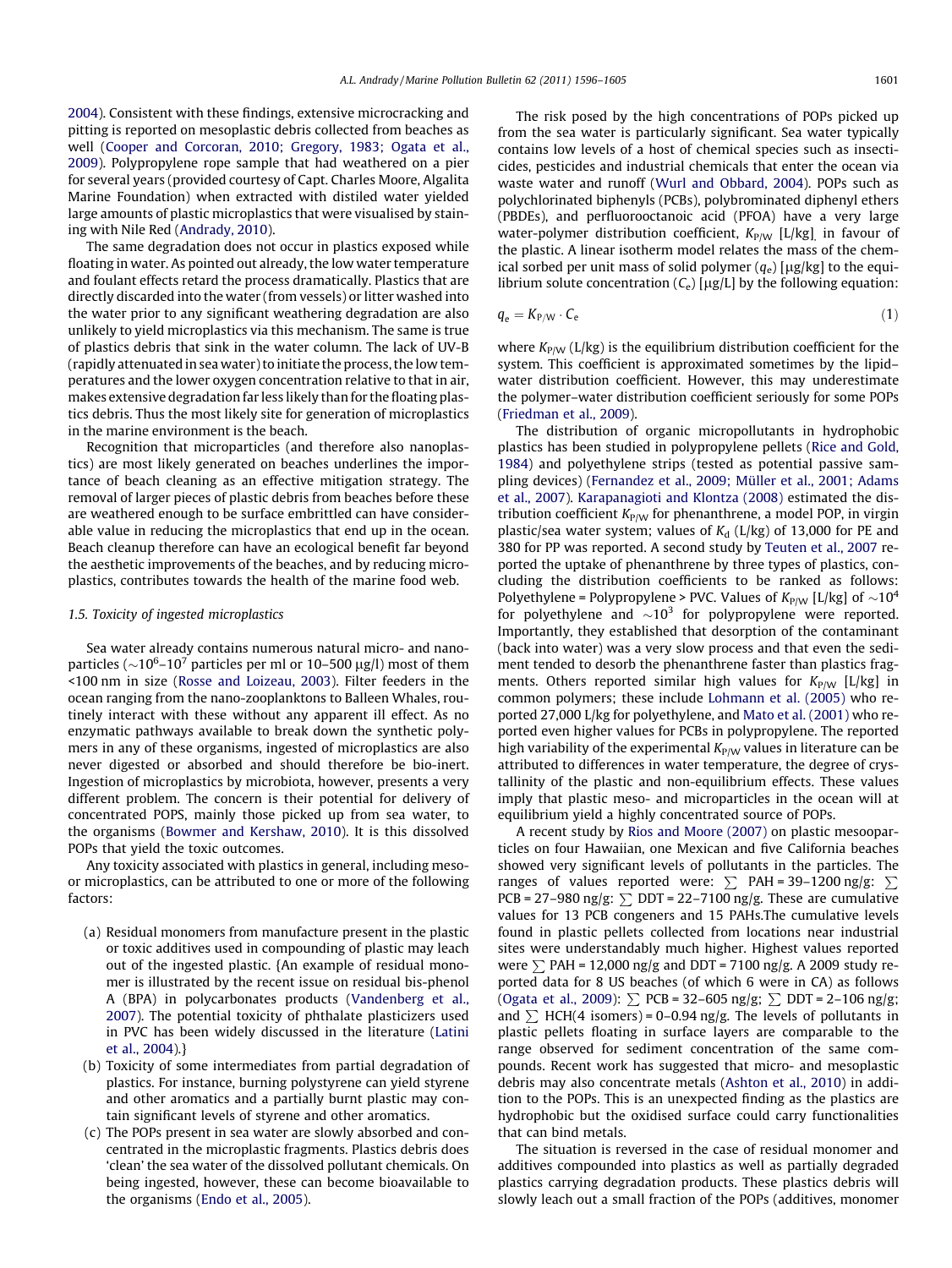or products) into the sea water until the appropriate  $K_{P/W}$  [L/kg] value is reached. The equilibrium is a dynamic one and the POPs are never irreversibly bound to the polymer but diffuse in an out of the plastic fragment depending on changes in the concentration of the POP in sea water. In contrast to 'cleaning' of sea water by virgin plastics these tend to leach a small amount of the POPs into seawater However, while no good estimates or models are available for the process, the total plastics debris-mediated pollutant load introduced into seawater is likely to be at least several orders of magnitude smaller than that introduced from air and waste water influx into oceans. The critical ecological risk is not due to low-levels of POPs in water but from the bioavailability of highly concentrated pools of POPs in microplastics that can potentially enter the food web via ingestion by marine biota.

Microparticles and nanoparticles fall well within the size range of the staple phytoplankton diet of zooplanktons such as the Pacific Krill. There is little doubt that these can be ingested. Plastic microbeads have been commonly used in zooplankton feeding research. There are numerous references in the literature [\(Berk et al., 1991;](#page-7-0) [Leys and Eerkes-Medrano, 2006; Powell and Berry, 1990\)](#page-7-0) as well as anecdotal accounts of zooplanktons ingesting plastic particles. The Pacific Krill (Euphasea Pacifica), for instance, was observed to ingest its staple algae as well as polyethylene beads ground to about the same size range with no evident foraging bias [\(Andrady, 2009\)](#page-7-0). However, no studies have been conducted with plastic beads loaded with POPS; also, it is not known if any chemotactic or other warning signals that discourage their ingestion (as opposed to that of 'clean' plastic beads) by at least some of the species at risk, operate in nature. Table 2 Is a selection of some of the marine species shown to be able to ingest plastic beads in laboratory studies.

Information on the bioavailability of sorbed POPS to the organism subsequent to ingestion of tainted microplastics by different species is particularly sparse. In marine lug worms, a deposit feeder, [Voparil et al. \(2004\)](#page-9-0) demonstrated the bioavailability of PAHs in anthropogenic particles such as tire tread, diesel soot placed in gut fluid. Gut surfactants in benthic deposit feeders possibly enhances the bioavailability of POPs in these species ([Voparil and](#page-9-0) [Mayer, 2000; Teuten et al., 2007](#page-9-0)). Especially with plankton species with a very small body mass, the quantity of POPs delivered via saturated microparticles could have a significant toxicological impact. The dose delivered will depend not only on the volume of microparticle ingested but also on its residence time in the organism and the kinetics of repartition of the POPs between the plastic and tissue medium of zooplanktons. In larger marine species such as the Great Shearwater (Puffinus gravis) the amounts of ingested contaminated plastics and polychlorinated biphenyls (PCBs), DDE, DDT, and dieldrin) in adult fat tissue were positively correlated ([Ryan et al., 1988\)](#page-8-0). No data is available on the transfer coefficients across marine trophic levels for POPS introduced via ingested microplastics.

#### 1.6. Nanoplastics in the oceans

Engineered plastic nanoparticles derived from post-consumer waste as well as from meso-/microplastics via degradation pose a specific challenge to the ecosystem. Though as yet not quantified, there is little doubt that nanoscale particles are produced during weathering of plastics debris. If these are able to persist as free nanoparticles once introduced into water medium is an important consideration. Nanoparticles in air and water readily agglomerate into larger clusters or lose aggregates with other material. Nanoparticles incorporated in these can still be ingested by filter feeders [\(Ward and Kach, 2009](#page-9-0)) but if they will have the same physiological impact of the primary nanoparticles is not known.

Small Eukaryotic protists, Diatoms and Flagellates that measure in the range of 200 nm to a couple of microns are abundant in the

| D |  |
|---|--|
|   |  |

Some marine species reported to ingest plastic microparticles.

| Phylum        | <b>Species</b>                                                                    | Size of<br>plastic   | Reference                                                                       |
|---------------|-----------------------------------------------------------------------------------|----------------------|---------------------------------------------------------------------------------|
| Echinodermata | Holothuria fieldana,<br>H. grisea, Cucumaria<br>frondosa and<br>Thyonella gemmata | Mesoplastic          | Graham and<br>Thompson (2009)                                                   |
| Mollusca      | Mytilus edulis                                                                    | <b>Microplastics</b> | Browne et al<br>(2008)                                                          |
| Lug Worms     | Arenicola marina                                                                  |                      | Thompson et al.<br>$(2004)$ , Voparil<br>et al. 2004 and<br>Teuten et al., 2007 |

oceans. Recent studies based on quantifying the photosynthetic pigments indicate the nano- and picoplankton are not only the predominant group of plankton biomass but are also the predominant contributors to primary production ([Uitz et al., 2010\)](#page-9-0). As plastic nanoparticles in the water are of a comparable size scale, understanding their mechanisms of interaction with the nano- or picofauna is particularly important. While some limited data on the interaction of nanoparticles with biota is available, the studies have been for the most part on non-organic, engineered nanoparticles such as oxides, metals, carbon nanotubes and quantum dots ([Templeton et al., 2006\)](#page-9-0). Though these have shown different levels of toxicity to algae ([Hund-Rinke and Simon, 2006](#page-8-0)), zooplankton ([Lovern and Klaper, 2006](#page-8-0): [Templeton et al., 2006](#page-9-0)), Daphnea sp. ([Roberts et al., 2007](#page-8-0)), zebra fish embryo [\(Usenko et al., 2008; Zhu](#page-9-0) [et al., 2007](#page-9-0)), bivalves ([Gagné et al., 2008\)](#page-7-0) fat-head minnow ([Zhu et al., 2006](#page-9-0)), rainbow trout [\(Smith et al., 2007; Federici](#page-8-0) [et al., 2007](#page-8-0)), Zebra fish [\(Griffitt et al., 2008; Asharani et al.,](#page-8-0) [2008\)](#page-8-0), the data cannot be reliably extrapolated to polymer nanoparticles. Inorganic nanoparticles may carry some POPs via surface absorption but plastic particles are expected to have much higher levels of matrix-solubilised POPs. Data on the effects of plastic nanoparticles on marine flora and fauna ([Bhattacharya et al.,](#page-7-0) [2010;](#page-7-0) [Brown et al., 2001\)](#page-7-0) are limited.

Pico- and nanoparticles are within the size range where these can enter cells by endocytosis. This route of interaction is effective and the potential of using nanoparticles to deliver drugs intracellularlly is being actively explored. Physiological impacts of endocytosed polymer nanoparticles carrying POPS in planktons have not been studied. Interaction of nanoplastic debris with biota can result in their internalisation affecting marine animals systemically. For instance, nanoparticles of Fullerene that deposit on gill epithelium of Bass can be internalised and be directed to the brain via axonic pathway of the olfactory nerve ([Oberdörster, 2004](#page-8-0)), a route also available for biological particles such as virusus. A polymer nanoparticle laden with POPs can also follow the same pathway likely deposit its load into lipophilic neural tissue.

### 2. Conclusions

Production trends, usage patterns and changing demographics will result in an increase in the incidence of plastics debris and microplastics, in the ocean environment. A primary mechanism for microplastics generation appears to be the weathering-related fracturing and surface embrittlement of plastics in beach environments. Micro- and nanoplastics are recalcitrant materials under marine exposure conditions. While they constitute only a very small fraction of the micro- and nanoparticulates present in sea water, the proven propensity of plastics to absorb and concentrate POPs is a serious concern. As POPs – laden particles are potentially ingestible by marine organisms including micro- and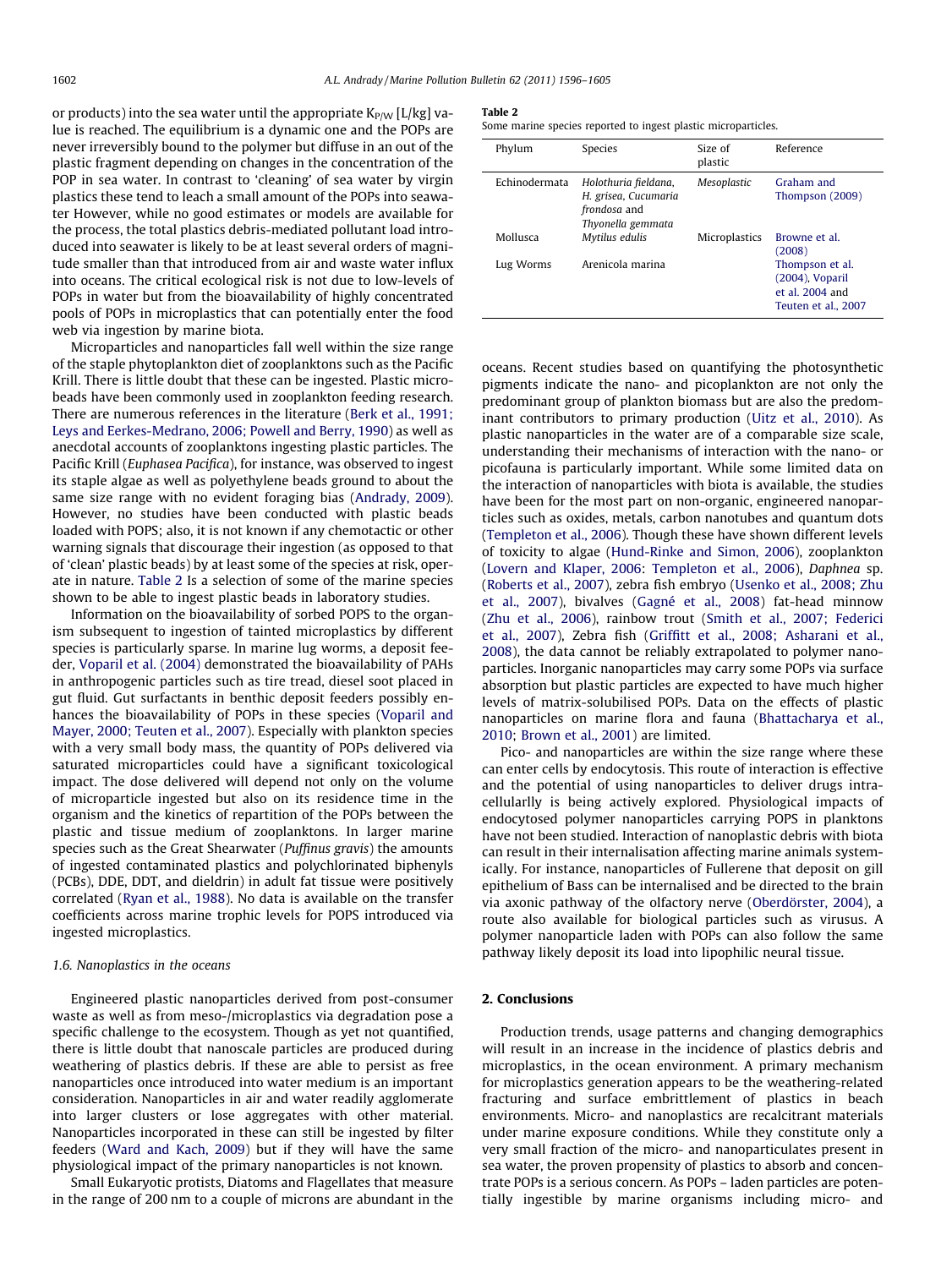<span id="page-7-0"></span>nanoplankton species, the delivery of toxins across trophic levels via this mechanism is very likely. The efficiency of such transfer will depend on the bioavailablity of POPs and the residence time of meso- or microplastics in the organisms. Endocytosis of plastic nanoparticles by micro- or nanofauna can also result in adverse toxic endpoints. As plankton species constitute the very foundation of the marine food web, any threat to these can have serious and far-reaching effects in the world oceans. There is an urgent need to quantify the magnitude of these potential outcomes and assess the future impact of increasing microplastics levels on the world's oceans.

#### References

- Abrusci, C., Pablos, J.L., Corrales, T., López-Marín, J., Marín, I., Catalina, F., 2011. Biodegradation of photo-degraded mulching films based on polyethylenes and stearates of calcium and iron as pro-oxidant additives. Int. Biodeter. Biodegr. 65 (3), 451–459.
- Adams, R.G., Lohmann, R., Fernandez, L.A., MacFarlane, J.K., Gschwend, P.M., 2007. Polyethylene devices: passive samplers for measuring dissoled hydrophobic organic compounds in aquatic environments. Environ. Sci. Technol. 41, 1317– 1323.
- Akay, G., Tinçer, T., Ergöz, H.E., 1980. A study of degradation of low density polyethylene under natural weathering conditions. Eur. Polymer J. 16 (7), 601– 605.
- Albertsson, A.-C., 1978. Biodegradation of synthetic polymers. 2. Limited microbial conversion of C-14 in polyethylene to (CO-2)-C-14 by some soil fungi. J. Appl. Polym. Sci. 22, 3419.
- Albertsson, A.-C., Karlsson, S.J., 1988. The three stages in degradation of polymers polyethylene as a model substance. J. Appl. Polym. Sci. 35, 1289–1302.
- Allen, A.L., Mayer, J., 1994. Simulated marine respirometry of biodegradable polymers. J. Polym. Environ. 2 (4), 237–244.
- Al-Oufi, H., McLean, E., Kumar, A.S., Claereboudt, M., Al-Habsi, M., 2004. The effects of solar radiation upon breaking strength and elongation on of fishing nets. Fish. Res. 66 (1), 115–119.
- Andrady, A.L., 1994. Assessment of environmental biodegradation of synthetic polymers: a review. J. Macromol. Sci. R. M. C 34 (1), 25–75.
- Andrady, A.L., 1998. Biodegradation of plastics. In: Pritchard, G. (Ed.), Plastics Additives. London, Chapman Hall.
- Andrady, A.L., 2003. Plastics and the environment. In: Anthony L. Andrady (Ed.), Publisher: John Wiley and Sons, ISBN 0-471-09520-6.
- Andrady, A.L., 2009. Proceedings of the International Research Workshop on the Occurrence, Effects and Fate of Micro-plastic Marine Debris, Sept 9-11, 2008. NOAA Technical Memorandum NOS-OR&R-30. Arthur, C., Baker, J., and Bamford, H., (Eds.).
- Andrady, A.L., 2010. Measurement and Occurrence of Microplastics in the Environment. Presentation at the 2nd Research Workshop on Microplastic Debris. Tacoma, WA, Nov 5–6, 2010.
- Andrady, A.L., Pegram, J.E., 1989a. Outdoor weathering of selected polymeric materials under marine exposure conditions. Polym. Degrad. and Stab. 26, 333.
- Andrady, A.L., Pegram, J.E., 1989. Degradable Plastics in the Marine Environment. International Conference on Recent Developments in Petrochemical and Polymer Technologies, Chulalongkorn University, Bangkok, Thailand, Chulalongkorn University, December 1989.
- Andrady, A.L., Pegram, J.E., 1990. Weathering of polyethylene (LDPE) and enhanced photodegradable polyethylene in the marine environment. J. Appl. Polym. Sci. 39, 363–370.
- Andrady, A.L., Pegram, J.E., 1993. Studies on enhanced degradable plastics: II. Weathering of enhanced photodegradable polyethylenes under marine and freshwater floating exposure. J. Environ. Degrad. 1 (2), 117–126.
- Andrady, A.L., Song, Y., 1991. Fouling of floating plastic debris under biscayne bay exposure conditions. Mar. Poll. Bull. 22 (12), 117–122.
- Andrady, A.L., Pegram, J.E., Olson, T.M., 1992. Research and Development of Two Marine-Degradable Biopolymers; Technical Report A150452 David Taylor Research Center. US Department of the Navy.
- Andrady, A.L., Pegram, J.E., Tropsha, Y., 1993. Changes in carbonyl index and average molecular weight on embrittlement of enhanced-photodegradable polyethylenes. J. Environ. Polym. Degrad. 1 (3), 171–179.
- Arthur, C., Baker, J., and Bamford, H., (Eds.), 2009. Proceedings of the International Research Workshop on the Occurrence, Effects and Fate of Micro-plastic Marine Debris, Sept 9-11, 2008. NOAA Technical Memorandum NOS-OR&R-30.
- Asharani, P.V., Wu, W.L., Gong, Z., Valiyavetti, 2008. Toxicity of silver nanoparticles in zebrafish models. Nanotechnology 19 (25), 255102.
- Ashton, K., Holmes, L., Turner, A., 2010. Association of metals with plastic production pellets in the marine environment. Mar. Pollut. Bull. 60 (11), 2050–2055.
- Backhurst, M.K., Cole, R.G., 2000. Subtidal benthic marine litter at Kawau Island, north-eastern New Zealand. J. Environ. Manage. 6, 227–237.
- Barnes, D.K.A., Galgani, F., Thompson, R.C., Barlaz, M., 2009. Accumulation and fragmentation of plastic debris in global environments. Philos. Trans. R. Soc. B 364, 1985–1998.
- Berk, S.G., Parks, L.S., Tong, R.S., 1991. Photoadaptation alters the ingestion rate of paramecium bursaria, a mixotrophic ciliate. Appl. Environ. Microbiol. 57 (8), 2312–2316.
- Betts, K., 2008. Why small plastic particles may pose a big problem in the oceans. Environ. Sci. Technol. 42, 8995.
- Bhattacharya, P., Lin, L., Turner, J.P., Ke, P.C., 2010. Physical adsorption of charged plastic nanoparticles affects algal photosynthesis. J. Phys. Chem. C 114 (39), 16556–16561.
- Blaga, A., 1980. In: Sereda, P.J., Litvin, G.G., (Eds.), Durability of Building Materials and Compounds. ASTM STP 691. ASTM, Philadelphia, pp. 827–837.
- Blaga, A., Yamasaki, R.S., 1976. Surface microcracking induced by weathering of polycarbonate sheet. J. Mater. Sci. 11, 1513–1520.
- Bowmer, T., Kershaw, P., 2010. Proceedings of the GESAMP International Workshop on Micro-plastic Particles as a Vector in Transporting Persistent, Bioaccumulating and Toxic Substances in the Oceans June 2010. UNESCO-IOC, Paris.
- Breslin, V.T., Boen, L.I., 1993. Weathering of starch-polyethylene composite films in the marine environment. J. Appl. Polym. Sci. 48 (12), 2063–2079.
- Brien, S., 2007. Vinyls Industry Update. Presentation at theWorld Vinyl Forum 2007, Sept. 2007. Retrieved from [http://vinyl-institute.com/Publication/WorldVinylForumIII/](http://vinyl-institute.com/Publication/WorldVinylForumIII/VinylIndustryUpdate.aspx) [VinylIndustryUpdate.aspx.](http://vinyl-institute.com/Publication/WorldVinylForumIII/VinylIndustryUpdate.aspx)
- Brown, D.M., Wilson, M.R., MacNee, W., Stone, V., 2001. Donaldson, size-dependent pro-inflammatory effects of ultrafine polystyrene particles: a role for surface area and oxidative stress in the enhanced activity of ultrafines. Toxicol. Appl. Pharmacol. 175, 191–199.
- Browne, M.A., Dissanayake, A., Galloway, T.S., Lowe, D.M., 2008. Ingested microscopic plastic translocates to the circulatory system of the mussel, Mytilus edulis. Environ. Sci. Technol. 42 (13), 5026–5031.
- Bugoni, L., Krause, L., 2001. Marine debris and human impacts on sea turtles in southern Brazil. Mar. Pollut. Bull. 42 (12), 1330–1334.
- Bullimore, B.A., Newman, P.B., Kaiser, M.J., Gilbert, S.E., Lock, K.M., 2001. A study of catches in a fleet of 'ghost-fishing' pots. Fish. Bull. 99, 247–253.
- Cadee, G.C., 2002. Seabirds and floating plastic debris. Mar. Pollut. Bull. 44 (11), 1294–1295.
- Carpenter, E.J., Smith Jr., K.L., 1972. Plastics on the Sargasso Sea surface. Science 175,  $1240 - 1241$ .
- Carpenter, E.J., Anderson, S.J., Harvey, G.R., Miklas, H.P., Peck, B.B., 1972. Polystyrene spherules in coastal water. Science 178, 749–750.
- Clapham, P.J., Young, S.B., Brownell, J.R., 1999. Baleen whales: conservation issues and the status of the most endangered populations. Mammal Rev. 29, 35–60.
- Coe, J., Rogers, D., 1996. Marine Debris Sources, Impacts, and Solutions. Springer-Verlag, New York.
- Colton, J.B., Knapp, F.D., 1974. Plastic particles in surface waters of the northwestern Atlantic. Science 185, 491–497.
- Cooper, D.A., Corcoran, P.L., 2010. Effects of mechanical and chemical processes on the degradation of plastic beach debris on the island of Kauai, Hawaii. Mar. Pollut. Bull. 60 (5), 650–654.
- Costerton, J.W., Cheng, K.J., 1987. Bacterial biofilms in nature and disease. Annu. Rev. Microbiol. 41, 35–464.
- Cunliffe, A.V., Davis, A., 1982. Photo-oxidation of thick polymer samples Part II: The influence of oxygen diffusion on the natural and artificial weathering of polyolefins. Polym. Degrad. Stabil. 4 (1), 17–23.
- Derraik, J.G.B., 2002. The pollution of the marine environment by plastic debris: a review. Mar. Pollut. Bull. 44 (9), 842–852.
- Doi, Y., Kanesawa, Y., Tanahashi, N., Kumagai, Y., 1992. Biodegradation of microbial polyesters in the marine environment. Polym. degrad. stabil. 36 (2), 173–177.
- Doyle, M.J., Watson, W., Bowlin, N.M., Sheavly, S.B., 2011. Plastic particles in coastal pelagic ecosystems of the Northeast Pacific ocean. Mar. Environ. Res. 71 (1), 41– 52.
- Endo, S., Takizawa, R., Okuda, K., Takada, H., Chiba, K., Kanehiro, H., Ogi, H., Yamashita, R., Date, T., 2005. Concentration of polychlorinated biphenyls (PCBs) in beached resin pellets: variability among individual particles and regional differences. Mar. Poll. Bull. 50, 1103–1114.
- Erikson, C., Burton, H., 2003. Origins and biological accumulation of plastic particles in fur seals from Macquarie Island. Ambio 32, 380–384.
- Eubeler, J.P., Zok, S., Bernhard, M., Knepper, T.P., 2009. Environmental biodegradation of synthetic polymers I. Test methodologies and procedures. Trend. Anal. Chem. 28 (9), 1057–1072.
- Federici, G., Shaw, B., Handy, R., 2007. Toxicity of titanium dioxide nanoparticles to rainbow trout (Oncorhynchus mykiss): Gill injury, oxidative stress, and other physiological effects. Aquat. Toxicol. 84 (4), 415–430.
- Fendall, L.S., Sewell, M.A., 2009. Contributing to marine pollution by washing your face. Microplastics in facial cleansers. Mar. Pollut. Bull. 58 (8), 1225–1228.
- Fernandez, L.A., MacFarlane, J.K., Tcaciuc, A.P., Gschwend, P.M., 2009. Measurement of freely dissolved PAH concentrations in sediment beds using passive sampling with low-density polyethylene strips. Environ. Sci. Technol. 43 (5), 1430–1436.
- Fowler, C.W., 1987. Marine debris and northern fur seals: a case study. Mar. Pollut. Bull. 18 (6), 326–335.
- Friedman, C.L., Burgess, R.M., Perron, M.M., Cantwell, M.G., Ho, K.T., Lohmann, K., 2009. Comparing polychaete and polyethylene uptake to assess sediment resuspension effects on PCB bioavailability. Environ. Sci. Technol. 43 (8), 2865– 2870.
- Gagné, F., Auclair, J., Turcotte, P., Fournier, M., Gagnon, C., Sauvé, S., Blaise, C., 2008. Ecotoxicity of CdTe quantum dots to freshwater mussels: impacts on immune system, oxidative stress and genotoxicity. Aquat. Toxicol. 86, 333–340.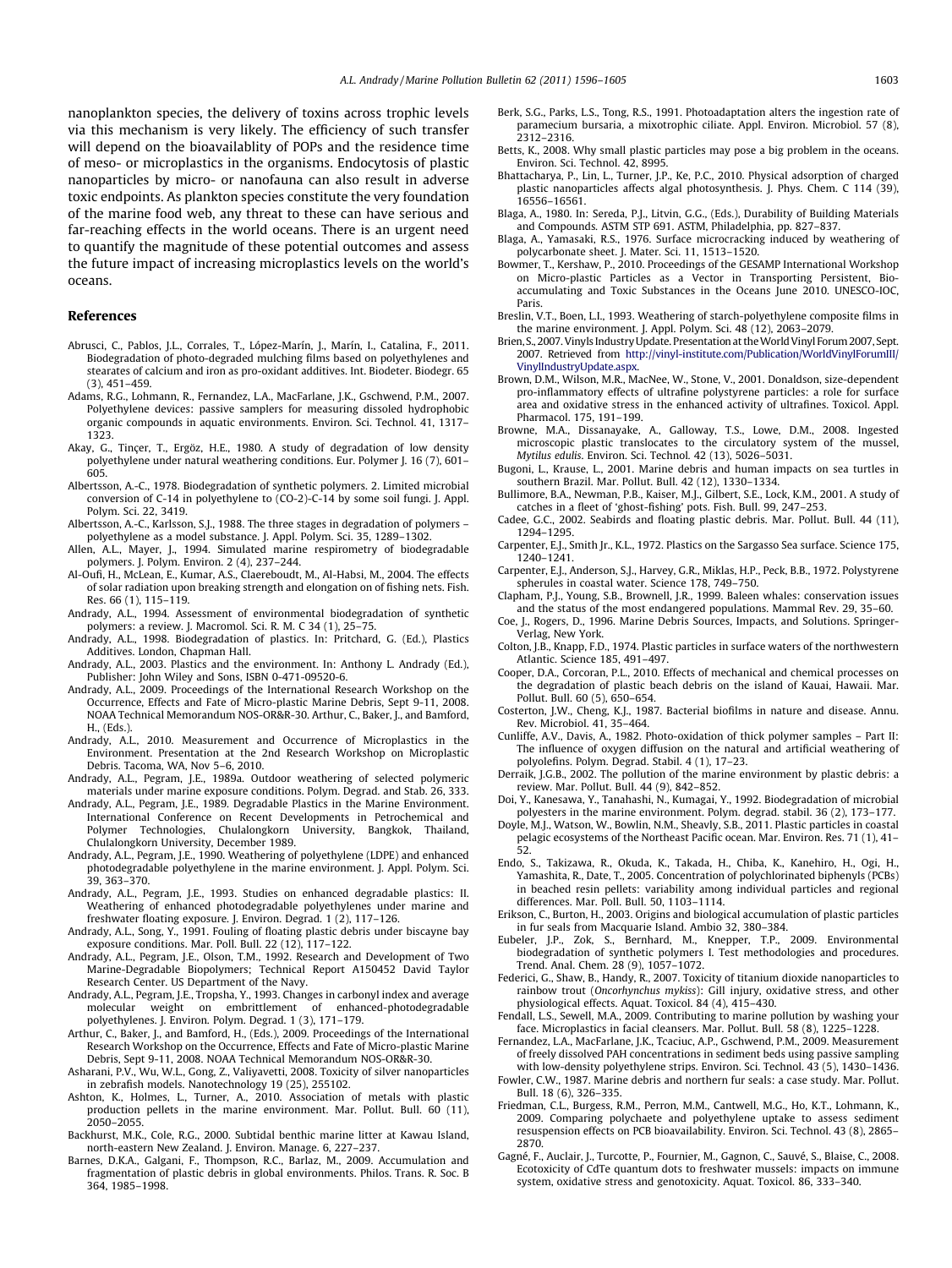- <span id="page-8-0"></span>George, G.A., 1995. Weathering of polymers. Metals Forum 19, 145–161.
- Gilan, I., Hadar, Y., Sivan, A., 2004. Colonization, biofilmformation and biodegradation of polyethylene by a strain of R. ruber. Appl. Microbiol. Biotechnol. 65, 97–104.
- Gonsalves, K.E., Patel, S.H., 2003. Development of potentially degradable materials for marine applications. II. Polypropylene-starch blends. J. Appl. Polym. Sci. 43 (2), 405–415.
- Graham, E.R., Thompson, J.T., 2009. Deposit- and suspension-feeding sea cucumbers (Echinodermata) ingest plastic fragments. Journal of Experimental Marine Biology and Ecology 368 (1), 22–29.
- Gregory, M.R., 1983. Virgin plastic granules on some beaches of eastern Canada and Bermuda. Marine Environmental Research 10, 73–92.
- Gregory, M., 1996. Plastic 'Scrubbers' in Hand Cleansers: a further (and minor) source for marine pollution identified. Mar. Poll. Bull. 32 (12), 867–871.
- Gregory, M.R., Andrady, A.L., 2003. Plastics in the marine environment. In: Andrady, Anthony.L. (Ed.), Plastics and the Environment. John Wiley and Sons, ISBN 0- 471-09520-6, (2003).
- Griffitt, R.J., Luo, J., Gao, J., Bonzonga, J.-C., Barber, D.S., 2008. Effects of particle composition and species on toxicity of metallic nanomaterials in aquatic organisms. Environ. Toxicol. Chem. 27, 1972–1978.
- Guillet, J.E., Heskins, M., Spencer, L.R., 1988. Studies of the biodegradability of photodegraded plastic Compositions. Polym. Mater. Sci. Eng. 58, 80.
- Hinojosa, I., Thiel, M., 2009. Floating marine debris in fjords, gulfs and channels of southern Chile. Mar. Pollut. Bull. 58, 341–350.
- Hund-Rinke, K., Simon, M., 2006. Ecotoxic effect of photocatalytic active nanoparticels (TiO2) on algae and daphnids. Environ. Sci. Pollut Res. 13, 225– 232.
- Karapanagioti, H.K., Klontza, I., 2008. Testing phenanthrene distribution properties of virgin plastic pellets and plastic eroded pellets found on Lesvos island beaches (Greece). Mar. Environ. Res. 65, 283–290.
- Katsanevakis, S., Verriopoulos, G., Nicolaidou, A., Thessalou-Legaki, M., 2007. Effect of marine litter on the benthic megafauna of coastal soft bottoms: a manipulative experiment. Mar. Pollut. Bull. 54, 771–778.
- Kawai, F., Watanabe, M., Shibata, F., Yokoyama, S., Sudate, S., Hayashi, S., 2004. Comparative study on biodegradability of polyethylene by bacteria an dfungi. Polym. Degrad. Stabil. 86, 105–114.
- Kerr, A., Cowling, M.J., 2003. The effects of surface topography on the accumulation of biofouling. Philos. Mag. 83, 2779–2795.
- Klemchuk, P.P., Horng, P., 1984. Perspectives on the stabilization of hydrocarbon polymers against thermo-oxidative degradation. Polym. Degrad. Stabil. 7 (3), 131–151.
- Klust, G., 1982. Netting Materials for Fishing Gear, second ed. Fraham, Surrey, Fishing News Books Ltd.,, UK.
- Küpper, K., Gulmine, J.V., Janissek, P.R., Heise, H.M., 2004. Attenuated total reflection infrared spectroscopy for micro-domain analysis of polyethylene samples after accelerated ageing within weathering chambers. Vib. Spectrosc. 34 (1), 63–72.
- Laist, D.W., 1997. Impacts of marine debris: entanglement of marine life in marine debris including a comprehensive list of species with entanglement and ingestion records. In: Coe, J.M., Rogers, D.B. (Eds.), Marine Debris: Sources,
- Impacts and Solutions. Springer-Verlag, New York. Latini, G., De Felice, C., Verrotti, A., 2004. Plasticizers, infant nutrition and reproductive health. Reproductive Toxicology 19 (1), 27–33.
- Leathers, T.D., Govind, N.S., Greene, R.V., 2004. Biodegradation of Poly(3- hydroxybutyrate-co-3-hydroxyvalerate) by a Tropical Marine Bacterium, Pseudoalteromonas sp. NRRL B-30083. Journal of Polymers and the Environment 8, 119–124.
- Leys, S.P., Eerkes-Medrano, D.I., 2006. Feeding in a Calcareous Sponge: Particle Uptake by Pseudopodia. Biol. Bull. 211, 157–171.
- Lohmann, R., MacFarlane, J.K., Gschwend, P.M., 2005. On the importance of black carbon to sorption of PAHs, PCBs and PCDDs in Boston and New York harborsediments. Environ. Sci. Technol. 39, 141-148.
- Lovern, S.B., Klaper, R., 2006. Daphnia magna mortality when exposed to titanium dioxide and fullerene  $(C_{60})$  nanoparticles. Environ. Toxicol. Chem. 25 (4), 1132– 1137.
- Mallory, M.L., 2008. Marine plastic debris in northern fulmars from the Canadian high Arctic. Mar. Pollut. Bull. 56, 1501–1504.
- Mascarenhas, R., Santos, R., Zeppelini, D., 2004. Plastic debris ingestion by sea turtle in Paraiba, Brazil. Mar. Pollut. Bull. 49 (4), 354–355.
- Mato, Y., Isobe, T., Takada, H., Kanehiro, H., Ohtake, C., Kaminuma, T., 2001. Plastic resin pellets as a transport medium of toxic chemicals in the marine environment. Environ. Sci. Technol. 35, 318–324.
- Mayer, J.M., Kaplan, D.L., 1996. Biodegradation of polymer films in marine and soil environments. ACS Symposium Series 627ACS Symposium Series #627. R. M. Ottenbrite, S. J. Huang and K. Park: 159–170.
- Maynard A., 2006. Nanotechnology: a research strategy for addressing risk. Woodrow Wilson International Center for Scholars Project on Emerging<br>Nanotechnologies. Available at: http://www.nanotechproject.org/ at: [http://www.nanotechproject.org/](http://www.nanotechproject.org/file_download/files/PEN3_Risk.pdf) [file\\_download/files/PEN3\\_Risk.pdf.](http://www.nanotechproject.org/file_download/files/PEN3_Risk.pdf)
- Meenakumari, B., Radhalakshmi, K., 1988. Induced photoxidative degradation of nylon 6 fishing net twines. Ind. J. Text. Res. 13, 84–86.
- Meenakumari, B., Radhalakshmy, K., 1995. Weathering of PA netting yarns. Fish. Technol. 32, 85–88.
- Meenakumari, B., Ravindran, K., 1985a. Tensile strength properties of polyethylene netting twines under exposure to out-door and artificial UV radiation. Fish. Technol. 22, 82–86.
- Meenakumari, B., Ravindran, K., 1985b. Effect of sunlight and UV radiation on mechanical strength properties of PA netting twines. Ind. J. Text Res. 10, 15–19. Moore, C.J., 2008. Synthetic polymers in the marine environment: a rapidly
- increasing, long-term threat. Environ. Res. 108 (2), 131–139. Moore, S.L., Gregorio, D., Carreon, M., Weisberg, S.B., 2001. Composition and
- distribution of beach debris in orange county, California. Mar. Pollut. Bull. 42 (3), 241–245.
- Moore, C.J., Moore, S.L., Leecaster, M.K., Weisberg, S.B., 2001a. A comparison of plastic and plankton in the North Pacific Central Gyre. Mar. Pollut. Bull. 42 (12), 1297–1300.
- Moore, C.J., Moore, S.L., Weisberg, S.B., Lattin, G.W., Zellers, A.F., 2002. A comparison of neustonic plastic and zooplankton abundance in Southern California's coastal waters. Mar. Pollut. Bull. 44, 1035–1038.
- Müller, J.F., Manomanii, K., Mortimer, M.R., McLachlan, M.S., 2001. Partitioning of polycyclic aromatic hydrocarbons in the polyethylene/water system. J. Anal. Chem. 371, 816.
- Muthukumar, T., Aravinthan, A., Lakshmi, K., Venkatesan, R., Vedaprakash, L., Doble, M., 2011. Fouling and stability of polymers and composites in marine environment. Int. Biodeter. Biodegrad. 65 (2), 276–284.
- Ng, K.L., Obbard, J.P., 2006. Prevalence of microplastics in Singapore's coastal marine environment. Mar. Pollut. Bull. 52 (7), 761–767.
- Oberdörster, E., 2004. Manufactured nanomaterials (fullerenes, C60) induce oxidative stress in the brain of juvenile largemouth bass. Environ. Health Perspect. 112, 1058–1062.
- Ogata, Y., Takada, H., Mizukawa, K., Hirai, H., Iwasa, S., Endo, S., Mato, Y., Saha, M., Okuda, K., Nakashima, A., Murakami, M., Zurcher, N., Booyatumanondo, R., Zakaria, M.P., Dung, L., Gordon, M., Miguez, C., Suzuki, S., Moore, C., Karapanagioti, H.K., 2009. International pellet watch: global monitoring of persistent organic pollutants (POPs) in coastal waters. Initial phase data on PCBs, DDTs, and HCHs1. Mar. Pollut. Bull. 58 (10), 1437–1446.
- Page, B., McKenzie, J., 2004. Entanglement of Australian sea lions and New Zealand fur seals in lost fishing gear and other marine debris before and after Government and industry attempts to reduce the problem. Mar. Pollut. Bull. 49 (1–2), 33–42.
- Poulicek, M., Jeuniaux, C., 1991. Chitin biodegradation in marine environments: An experimental approach. Biochem. Syst. Ecol. 19 (5), 385–394.
- Powell, M.D., Berry, A.J., 1990. Ingestion and regurgitation of living and inert materials by the estuarine copepod Eurytemora affinis (Poppe) and the influence of salinity. Estuarine Coastal Shelf Sci. 31, 763–773.
- Qayyum, M.M., White, J.R., 1993. Effect of stabilizers on failure mechanisms in weathered polypropylene. Polym. Degrad. Stabil. 41, 163–172.
- Railkin, A.I., 2003. Marine Biofouling: Colonization Processeses and Defenses, CRC Press.
- Reddy, M.S., Shaik, B., 2006. Description of the small plastics fragments in marine sediments along the Alang-Sosiya ship-breaking yard, India. Estuarine. Coastal Shelf Sci. 68 (3–4), 656–660.
- Ribic, C.A., Sheavly, S.B., Rugg, D.J., Erdmann, E.S., 2010. Trends and drivers of marine debris on the Atlantic coast of the United States 1997–2007. Mar. Pollut. Bull. 60, 1231–1242.
- Rice, M.R., Gold, H.S., 1984. Polypropylene as an adsorbent for trace organics in water. Anal. Chem. 56, 1436–1440.
- Rios, L.M., Moore, C., 2007. Persistent organic pollutants carried by synthetic polymers in the ocean environment. Mar. Pollut. Bull. 54 (8), 1230– 1237.
- Roberts, A.P., Mount, A.S., Seda, B., Souther, J., Qiao, R., Lin, S., Ke, P.C., Rao, A.M., Klaine, S.J., 2007. In vivo biomodification of lipid-coated carbon nanotubes by Daphnia magna. Environ. Sci. Technol. 41, 3025–3029.
- Rosse, P., Loizeau, J.-L., 2003. Use of single particle counters for thefor the determination of the number and size distribution of colloids in natural surface waters. Colloids Surf. A 217, 109–120.
- Ryan, P.G., Connell, A.D., Gardner, B.D., 1988. Plastic ingestion and PCBs in seabirds: is there a relationship? Mar. Poll. Bull. 19, 174–176.
- Seki, H., Taga, N., 1963. Microbiological studies on the decomposition of chitin in marine environment – I. Occurence of Chitinoclastic bacteria in the Neritic region. J. Oceanograph. Soc. Jpn. 19 (2), 101–108.
- Shah, A.A., Hasan, F., Hameed, A., Ahmed, S., 2008. Biological degradation of plastics: a comprehensive review. Biotechnol. Adv. 26 (3), 246–265.
- Shaw, D.G., Day, R.H., 1994. Colour and form-dependent loss of plastic microdebris from the North Pacific Ocean. Mar. Pollut. Bull. 28 (1), 39–43.
- Sivan, A., 2011. New perspetives in plastics biodegradation current opinion in biotechnology 22 (3), 422–426.
- Smith, C.J., Shaw, B.J., Handy, R.D., 2007. Toxicity of single walled carbon nanotubes to rainbow trout, (Oncorhynchus mykiss): respiratory toxicity, organ pathologies, and other physiological effects. Aquat. Toxicol. 82, 94–109.
- Stefatos, A., Charalampakis, M., 1999. Marine debris on the seafloor of the Mediterranean sea: examples from two enclosed Gulfs in Western Greece. Mar. Poll. Bull. 38 (9), 389–393.
- Stevens, L.M., 1992. Marine Plastic Debris: Fouling and Degradation. Unpublished MSc Thesis, University of Auckland. 110p.
- Stevens, L.M., Gregory, M.R., 1996. Fouling Bryozoa on Pelagic and Moored Plastics from Northern New Zealand. Bryozoans in Space and Time. In Proceedings of the 10th International Bryozoology Conference, University of Wellington, Victoria.
- Sudhakar, M., Doble, M., 2008. Marine microbe-mediated biodegradation of low- and high-density polyethylenes. Int. Biodeter. Biodegrad. 61 (3), 203– 213.